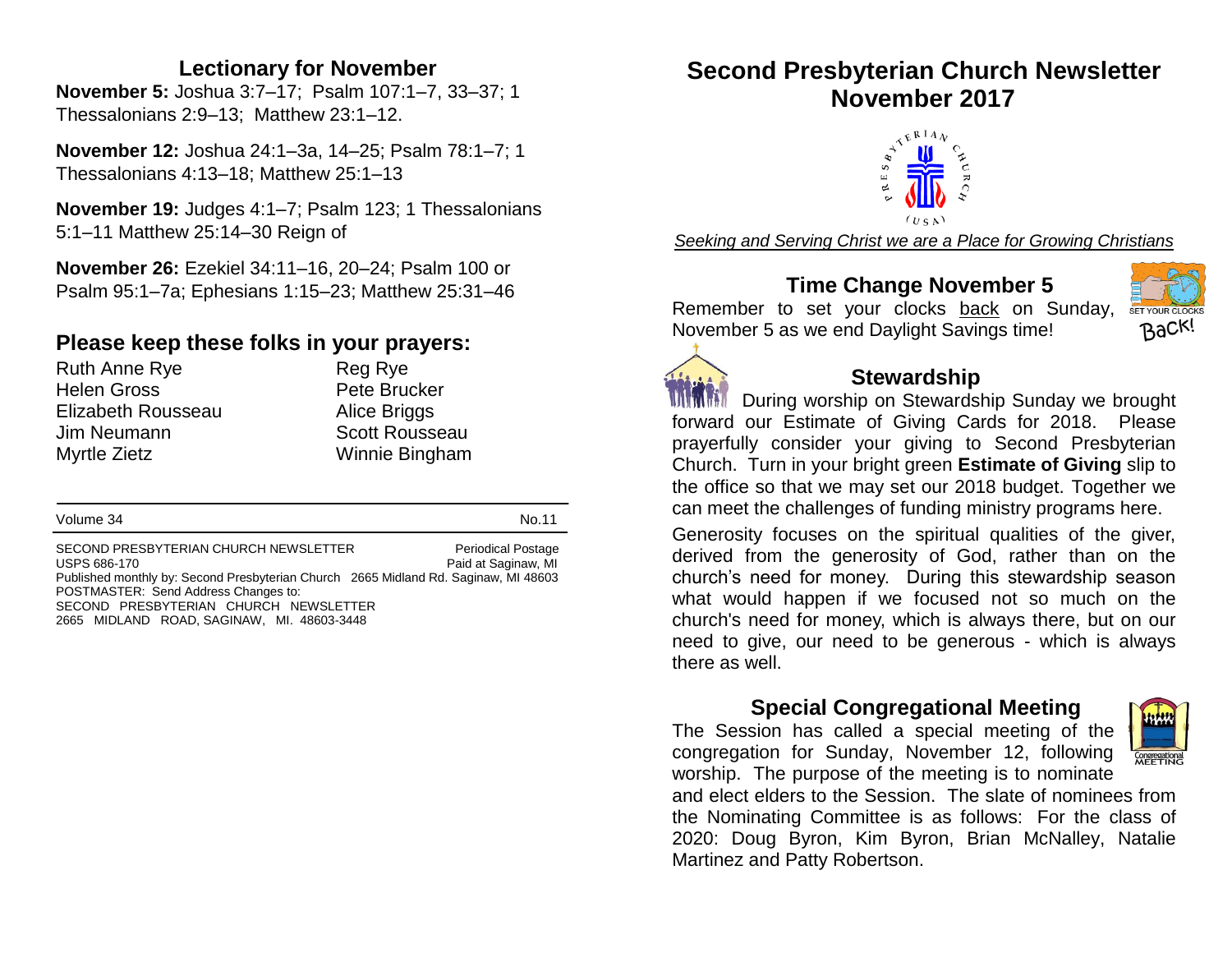

#### **Fall Bazaar November 4**

Come shop at the Fall Bazaar on Saturday, November 4, from 9:00a.m. – 3:00p.m. There

are many new artists, vendors and crafters this year! We have Wreaths, Beach Glass and Vintage Jewelry, T-Shirts, LuLaRoe, Tupperware, Origami Owl, Wood Items, Norwex Products, Goats Milk Soap, Handmade Baskets, Stained Glass Ornaments, Pearls for a Purpose, Door and Window Hangings, SERRV merchandise, a bake sale and many more vendors. It's a great time to start your Christmas shopping!

#### **Christmas Drama – December 10**



We hope that you will plan to join us on Sunday, December 10 for our Christmas Drama. The drama

always "takes a village" to put together, so we need your help! If you are willing to help out, on stage or off stage, please let Laurel know.

#### **Harvest Potluck**



Enjoy some wonderful fall fellowship at the Harvest Potluck on Sunday, November 12, at

5:00pm. We supply turkey, rolls, stuffing, potatoes, gravy, & cranberry sauce and you bring a dish to pass and your table service. Please sign up in the gathering area so we know how many tables to set. If you can cook a 20lb. turkey, please let us know on the signup sheet.



#### **Harvest Sunday – November 19**

We invite you to bring non-perishable food items to worship on Sunday, November 19. Please place it on the table in the main hallway by the office. This will combine our Harvest Sunday and F.I.S.H. donations for Food Pantry. At this Thanksgiving season let's share some of our abundance to help feed others**.** Please check expiration dates on food as the food banks will not accept expired items.

## Mission highlights

#### **"Go also the second mile" Matthew 5:41**

Second mile giving is an opportunity to contribute to a mission of the church in a specific way. Every month we have opportunities to provide assistance to a variety of missions. Our missions for November are Christmas Stockings for the Troops, Angel Tree and SERRV

#### **Send Santa to the Troops**

We are again sending filled Christmas Stockings to our military overseas. We have purchased the stockings and they are on the table in the main



hallway. They must be returned no later than November 17 so they can be packed and shipped. When you pick up your stocking also grab a list of suggested items to send.

#### **Angel Tree**

In mid-November watch the bulletins for the notice that the Angel Tree Project will begin. As a church we purchase Christmas gifts for those



children who have a parent or guardian in the jail system. These gifts are must be back to church by December 10 so that they can be delivered to the children by our members in December.

 **SERRV** WELF This is the time of year when we need volunteers to help with a large SERRV sale at another church. A portion of the profits at these sales will go to our church's mission projects. Please volunteer to help at these sales that benefit our Missions program and the artisans that work to make a decent living. The signup sheets will be available very soon for work dates of Wednesday and Thursday, November 29 & 30.

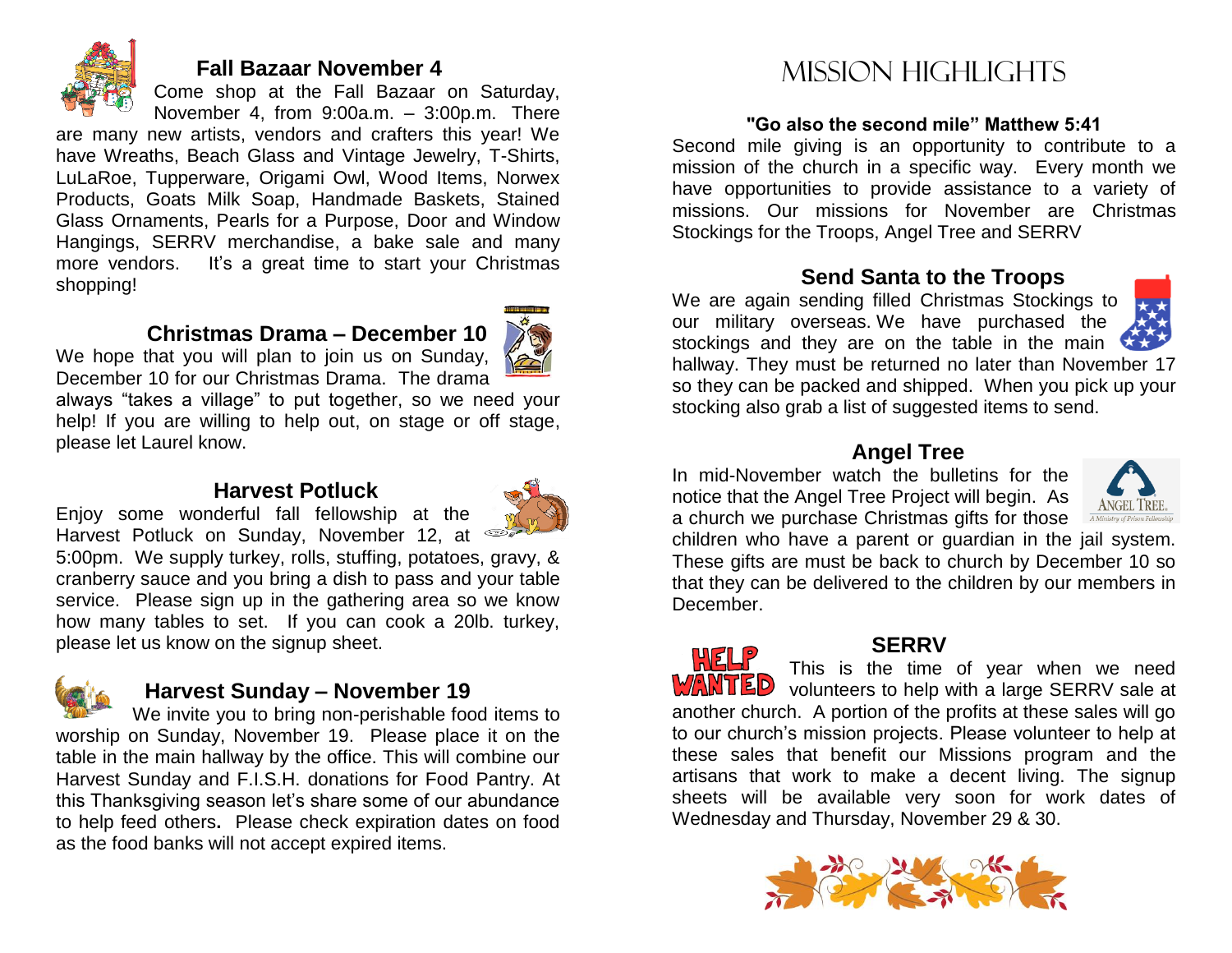

#### **Men's Fellowship Breakfast**

All men of the church are invited to join in on Saturday, November 12, for breakfast, study

and fellowship **(this is the second Saturday).** We meet at 8:00 a.m. at the church, as we continue our study of Acts of the Apostles and this month's study begins at Acts 7:1. Come and join us for breakfast, study and fellowship!

#### **Florence Gilmour Circle**



All women of the church are invited to join us  $\sqrt{2}$ on Wednesday, November 8, at 9:30am for study and discussion of the book, *The Grand Weaver* by Ravi Zacharias. We'll look at Chapter 3 this month.

### **Busy Hands and Hearts**



Busy Hands ministry group reaches out to our community by making lap quilts, hats, mittens and other items for local shelters. You do not have to sew or knit to join in. We will meet on Monday, November 6, from 1:00 to 3:00 p.m. If you need more information please see Ruth Anderson.



### **Sunday School Workshop Leaders Needed**

We are still in need of volunteers for our Sunday school workshops. Each workshop runs for just 3 Sundays. Please get in touch with Peggy and she will match you with one of the workshops. Please consider working with our children of Second Presbyterian Church!

We have put the Biblical background of the current workshop that the kids are learning on our website. You can now go there to see what they will be learning about each Sunday.

## **Fish Fry, Bake Sale and White Elephant Sale**

Our October Fish Fry netted \$2,425 for the Presbyterian Men's group to use for our building and grounds projects and other major purchases. The White Elephant sale brought almost \$5,000 and the bake sale brought \$480 both used for Presbyterian Women mission related projects.



## **2 nd @ Second Adult Education**

We are continuing our study of Islam from a series called "Great World Religions". How familiar are you with the world's second largest and fastest-growing religion? Many of us know little about the faith and are familiar only with the actions of a minority of radical extremists. This course will help you better understand Islam's role as both a religion and a way of life, and its deep impact on world affairs both historically and today. Grab your coffee and donut and join us on Sunday mornings at 10:45am in the library. There is no class on November 12.

#### **Nursery Position**



Second Presbyterian Church is looking for a part time Nursery worker. The position is about 3 hours per week most Sunday mornings and other times during the year as needed. Applications are available in the church office. If you would like more information please see Peggy.



### **Capital Improvement Fund Update**

As of the end of September we have \$52,500 in the Capital Improvement Fund. There is more basement excavation to do and then finally the new carpeting throughout the building. We are still about \$17,000 away from our original goal to finish the work. If you haven't contributed to the Capital Improvement Fund maybe this is a good time to consider doing so. It doesn't matter if your gift is big or small…. together all gifts help us make our goal. This three year commitment ends on June 1, 2018.



#### **Gifts Given to the Church**

We have been the beneficiary of a generous gift of **GIFTS** to Our<br>Church two spaces/crypts at Oakwood Mausoleum in a highly desirable area of the mausoleum. These include the opening and closing costs and lettering of the crypts. We are letting our congregation members have the first opportunity to purchase them. If you are interested, please stop into the office for more details.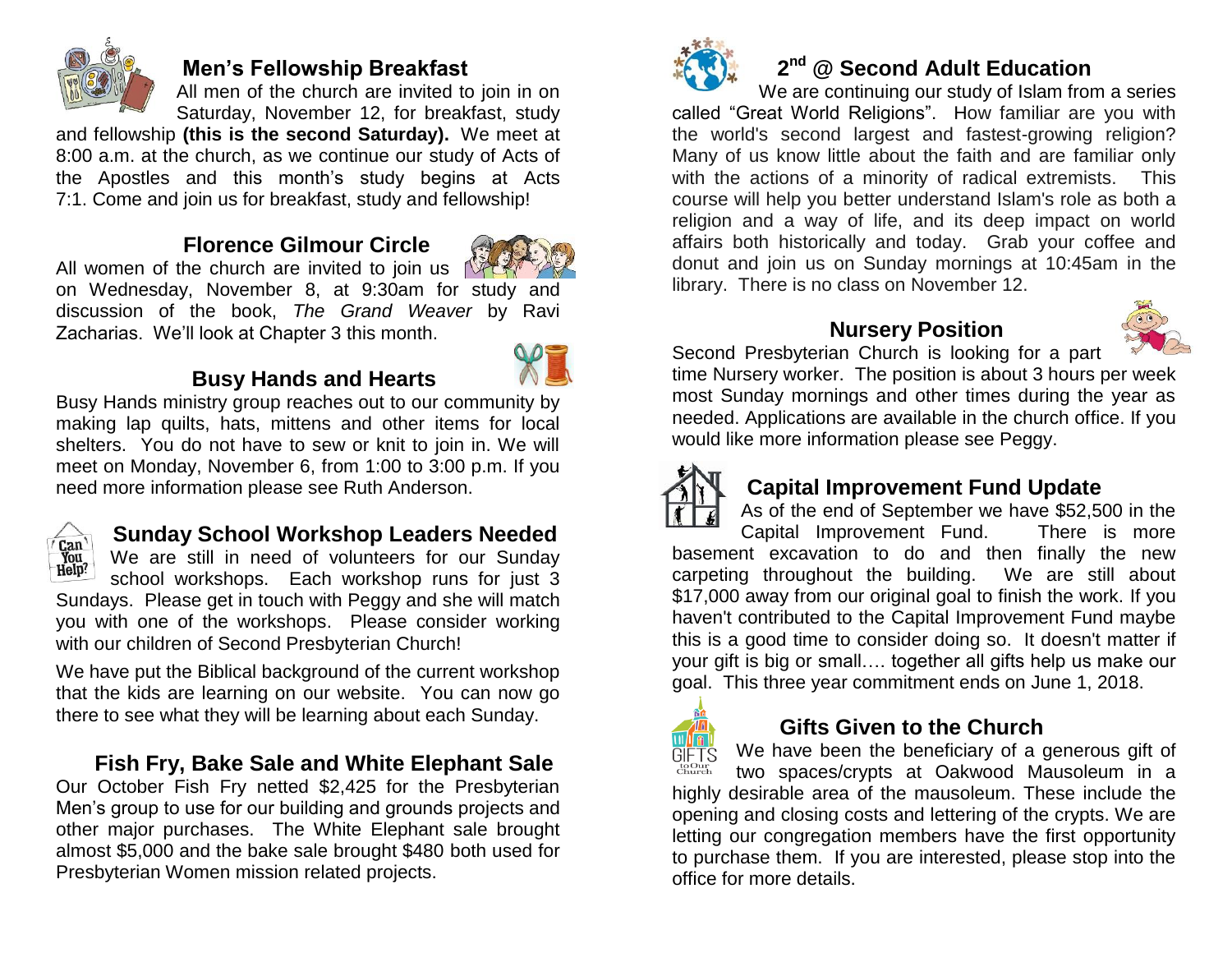#### **Reach Workcamp Meeting**



There will be an informational meeting for the 2018 Youth Reach Workcamp on Sunday, November 19 after worship in the Youth Room. This is only for folks who are interested in the trip but who have not yet committed to the trip. **If you have already committed to the trip and paid your first deposit you do not need to attend this meeting!** We will have information about the trip available and can answer any questions anyone may have.



#### **Annual Turkey Bowl**

Everyone is welcome to join in on Thanksgiving morning before the big meal for some football - rain, snow or sunshine! Game starts at 10:00am on Thanksgiving Day, November 23. We will play at the open field next to White Pine Middle School, across Seidel from McDonald's Nursery. Everyone is welcome, young and old(er) boys and girls, (12 years old and above). If you can't play, just come out and cheer on the team. It's a lot of laughs!

#### **Youth Events**



**Sunday, November 5** – Progressive Dinner. We leave church at 5:00pm. Please sign up so we can plan transportation.

**Sunday, November 12** – Harvest Potluck! Bring your family for an amazing meal. If you come solo, you can sit with us! **Sunday November 19** – REACH meeting, PYG until noon **Thursday, November 23** – Turkey Bowl! Join us for some fun before dinner! See the newsletter and emails for details. **Sunday, November** 26 – PYG, Hanging of the Greens. Stay after worship to help decorate for the Christmas Season!

### **Youth Progressive Dinner**

The Youth Group will visit a few houses for a Progressive Dinner on Sunday, November 5. We will leave church at 5:00pm and call parents when we are on our way back. Please sign-up so we can plan transportation!

## **Hanging of the Greens**



We will get busy immediately after worship on November 26 to decorate the church. When we're done, we'll enjoy lunch together. We will supply the subs, and you bring chips or a beverage. All families are invited to help!



#### **Scrip for Christmas**

Start your Christmas shopping early (and finish early, too!) by buying Scrip gift cards. We will place our Scrip order on Sunday, November 5. You can

place an order for almost any retailer in the area or you can purchase these cards available in the office:

| Applebee's \$25                      |  |
|--------------------------------------|--|
| <b>Goodrich Cinema \$10</b>          |  |
| Kohl's \$25                          |  |
| <b>Red Lobster/Olive Garden \$25</b> |  |
| Walmart/Sam's Club \$25/\$100        |  |

**Logan's Roadhouse \$25 Goodrich Cinema \$10 Meijer \$25/\$50/\$100 Kohl's \$25 Speedway \$25\$100 Taco Bell \$10** 

Our next Scrip order will be on Sunday, November 19. We will order Scrip every two weeks now through December 17.

#### **Choir Schedules**

Both thew Chancel Choir and JuBELLation Choir will NOT rehearse on Thanksgiving Eve, Wednesday, November 22. Have a happy Thanksgiving!



## **"Singing in the shower is all fun and games until you get shampoo in your mouth,**



 **then it just becomes a soap opera."** If you sing in the shower, why not sing in the choir?

We promise you will not get shampoo in your mouth! Christmas music is always relay special, so it's a great time to sing with the Chancel Choir. If you are not able to sing all the time but are able to sing for Christmas season, we would love to have you join us. The Chancel Choir rehearses at 7:00 pm every Wednesday. Music is a fabulous way to celebrate the birth of Christ.